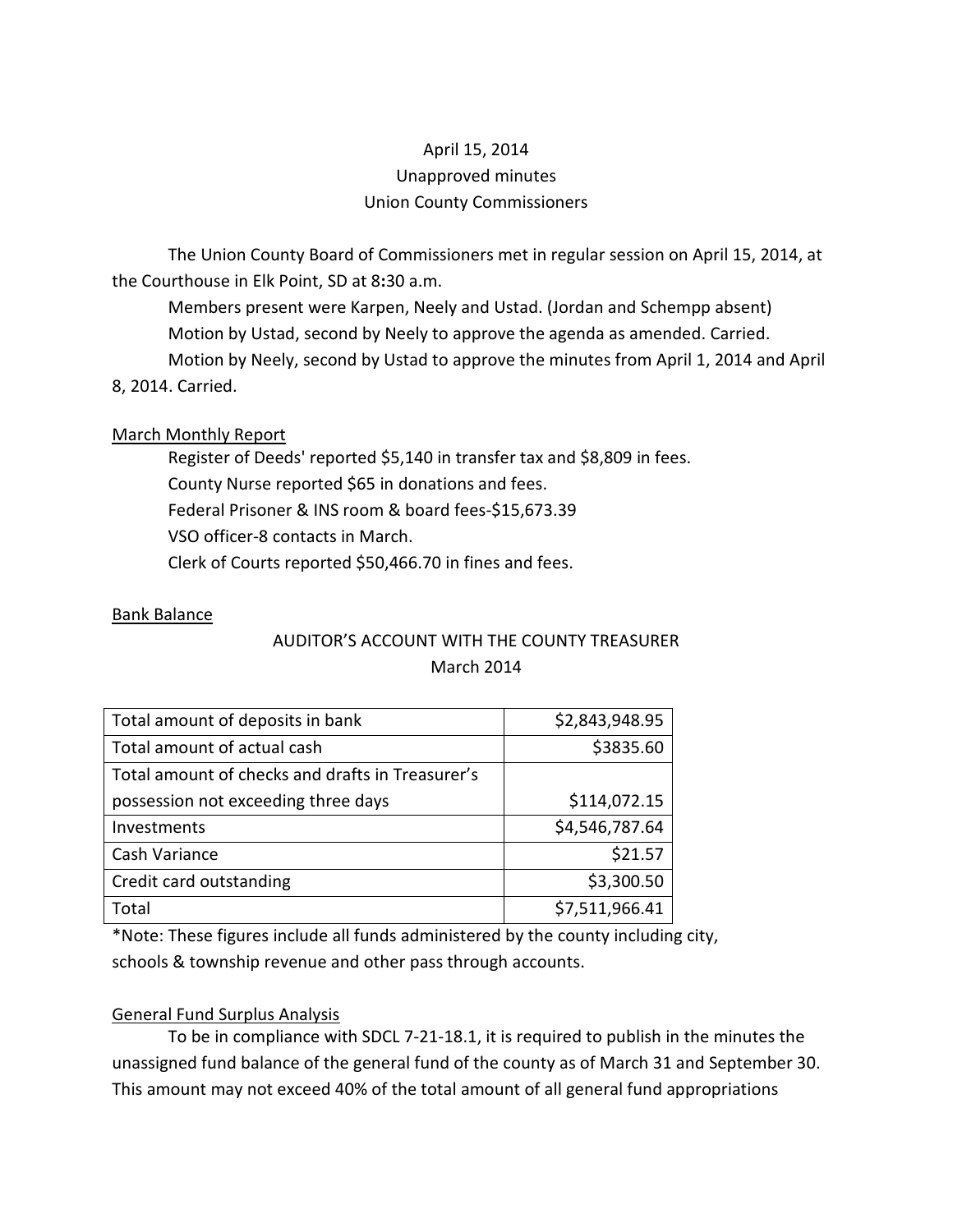contained in the budget for the next fiscal year. As of March 31, 2014, Union County has \$3,028,836.71 in unassigned funds. This figure is 41.25% of the 2014 General Fund Budget.

## ES&S Hardware Contract

 Motion by Ustad, second by Neely to authorize the Auditor to sign the Election Systems and Software purchase order and the Hardware Maintenance and Software Maintenance and Support Services General Terms. Motion carried.

### UCI 2014-0401

 Motion by Ustad, second by Neely to deny the hospital request for indigent care as the indigent had Clay County residency. Carried.

### Fuel Quote

 Motion by Neely, second by Ustad to approve the quote for 8,500 to 8,900 gallons of unleaded fuel from Turkey Ridge Oil- at 3.324. Carried. (SE Farmers Coop also quoted at 3.3635)

### Cash Transfer

 Motion by Ustad, second by Neely to transfer \$100,000 from the General Fund Cap. Accumulation (hwy building) to the Capitol Projects Fund. Motion carried.

#### Recess

Chairman declared a recess at 8:48 a.m. until 9:00 a.m.

## Monthly Department reports

 The following department heads gave their monthly department reports: VSO Dan Veatch, Weed/Fair Manager Lingle and Nurse McInerney.

#### Highway

 Motion by Neely, second by Ustad to approve the Union County, SD Multi-Hazard Pre-Disaster Mitigation Plan Promulgation Adoption. Motion carried.

#### Claims

 Motion by Neely, second by Ustad to approve the following claims. Carried. The following claims have been audited, approved and warrants drawn on the same: Bi-weekly payroll for 04-18-2014: Auditor \$84.50; Election \$152.75; Treasurer \$273.00; State's Attorney \$754.88; Public Building \$832.50; Register of Deeds \$673.17; Sheriff \$31,744.68; Nurse \$190.50; WIC \$323.85; Highway \$22,673.39; EMA \$98.34. Accurate Reporting (Transcripts) 376.50Alcester Public Library (Allot) \$3,000.00; Alcester Union (Publishing) \$639.31; Alliance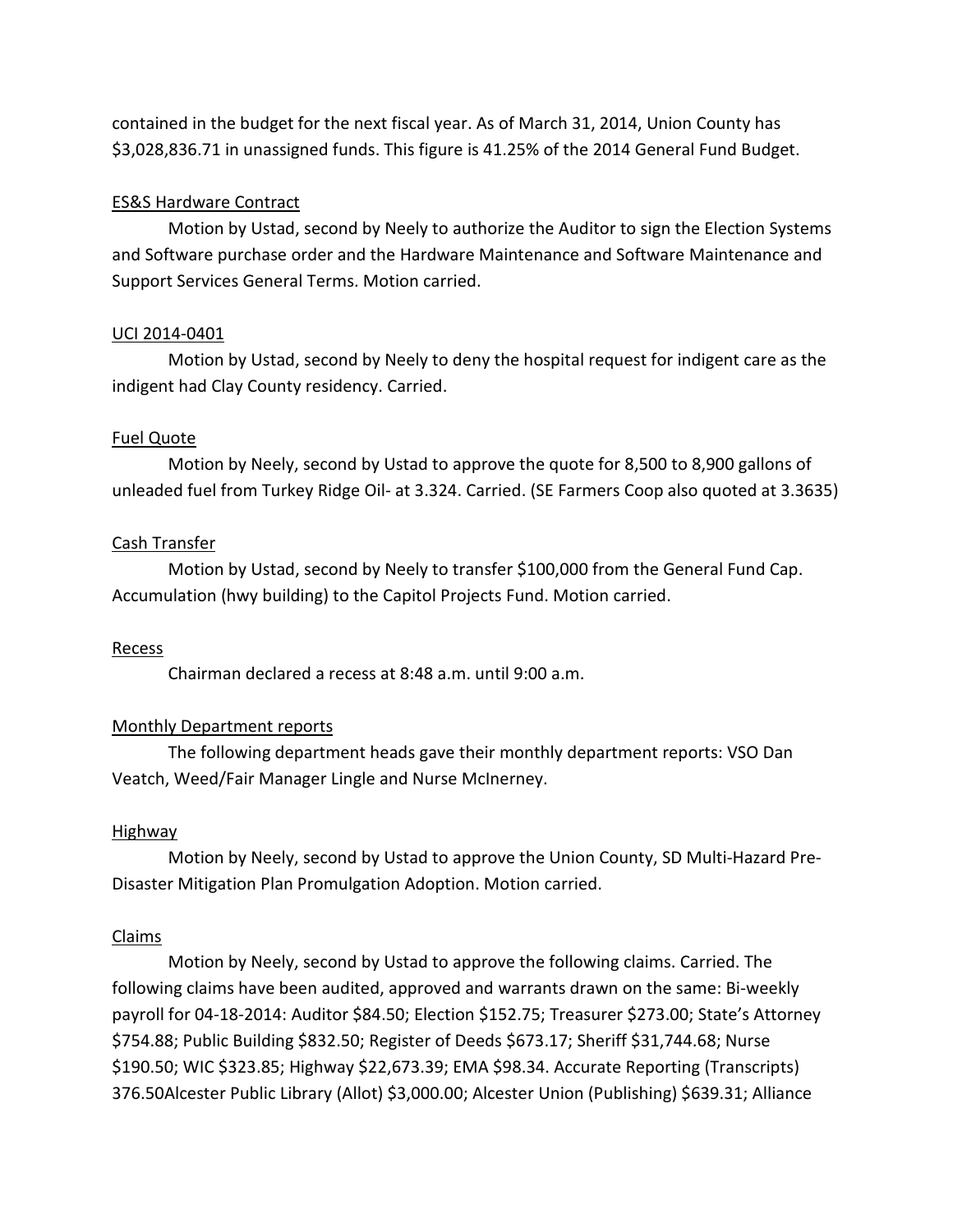Communication (Maint) \$189.00; Altec Industries (Repairs) \$64.19; Architecture Inc (Prof Svcs) \$3,300.00; Barnes Distribution (Supp) \$46.85; Beresford Community Bus (Allot) \$2,000.00;Beresford Public Library (Allot) \$3,000.00; Beresford Republic (Legals) \$741.98; Boyer Trucks (Supp) \$74.62; Brock White Co (Repair) \$24.44; Brown & Saenger (Supp) \$154.00; Butler Machinery (Repair) \$585.86; Campbell Supply (Repair) \$143.75; Century Link (Util) \$1,288.32;Certified Testing Svcs (Parking Lot) \$1,575.00; Chesterman (Water) \$186.00; City of Alcester (Util) \$45.42; Cody's Homestead (Twnshp Mtg) \$253.00; Concrete Materials (Hwy Const Supp) \$1,021.77; Country Estates Truck Repair (Repair) \$777.55; Dakota Dunes NSC Times (Publishing) \$123.51; Dakotabilities (Allot) \$360.00;Donald Gray (Mileage) \$8.88;Elk Point Public Library (Allot) \$3,000.00;Enventis (Util) \$122.70;Eugene Flynn (Mileage) \$22.20; Fastenal Co (Supp) \$177.16; Filter Care (Supp) \$229.30; First Nat'l Bank (Go Bonds) \$4,541.25; Frame Aligners (Repair) \$1,458.41; Heiman Fire Equip (Maint) \$408.73; Hydraulic Sales (Repair/Supp) \$1,593.94; Iowa Office Supply (Supp) \$48.00; Jacks Uniform & Equip (Equip) \$861.90; Jebro (Hwy Const Supp) \$670.72; Jeffrey Horner (Mileage) \$12.58; Jet Svc Ctr (Repair) \$732.24; Jim Hawk Truck Trailers (Repair/Supp) \$311.74; Jones Food Ctr (Supp) \$29.61; Kevin O'Dell Electric (Repair) \$328.16; Knology (Util) \$201.52; Kone (Contract) \$1,028.76; Lacroix Law Office (Ct Appt Attorney) \$173.90; Leader Courier (Publishing) \$125.97; Light & Siren (Supp) \$403.75; Limoges Svc & Repairs (Repair) \$238.88; M & J LLC (Supp) \$350.27; Marx Dust Control (Supp) \$503.25; Matheson (Supp) \$802.21; Mcleods (Supp) \$208.85; Midwest Wheel Co (Repair) \$579.22; Noll Collection Svc (Collections) \$107.50;NSC Public Library (Allot) \$3,000.00; Northland Products (Supp) \$3,804.00; Nygren's True Value (Repair/Supp) \$157.42; O'Reilly Auto Parts (Repair) \$309.22; Office Elements (Supp) \$42.40; Olson Welding (Repair) \$160.20; Overhead Door Co (Repair) \$168.37; Pedersen Machine (Repair) \$87.50; Perkins Office Solutions (Supp) \$378.71; Pharm Chem (Supp) \$42.00;Pictometry Int'l (License) \$22,302.17; Pioneer Drug (Drugs for Jail) \$1,333.40; Pomp's Tire Svc (Repair) \$347.00; Pyle Automotive (Maint) \$48.05; Quill Corp (Supp) \$643.59; Randy Ronning (Mileage) \$19.98; Red Wing Shoe Store (Clothing Allow) \$165.74; Richard Green (Mileage) \$54.76; Sam's Club (Supp) \$343.82; SD Dept of Labor (Unemployment) \$2,651.00; SDACO/M&P Fund (Mod/Pres) \$398.00; Sheehan Mack Sales & Equip (Repair)) \$5,779.14;Sign Pro (Maint) \$80.00; Sioux Falls Two-Way Radio (Repair) \$629.49; Sioux Laundry (Wash for Jail) \$628.32; Sioux Sales (Supp) \$1,047.00; Southeast Farmer's Coop (Repair) \$174.90;State of South Dakota (Util) \$216.59; Sturdevant's Auto Parts (Supp) \$480.89; Town and Country Tire (Supp) \$13.77; Turkey Ridge Oil (Supp) \$30,155.33; Verizon Wireless (Util) \$161.71; Volunteers of America (Care) \$460.00. Wigman Co (Repair) \$78.31.

## Recess

Chairman declared a recess at 9:40 to 10:11 a.m.

## Abatement 2014-011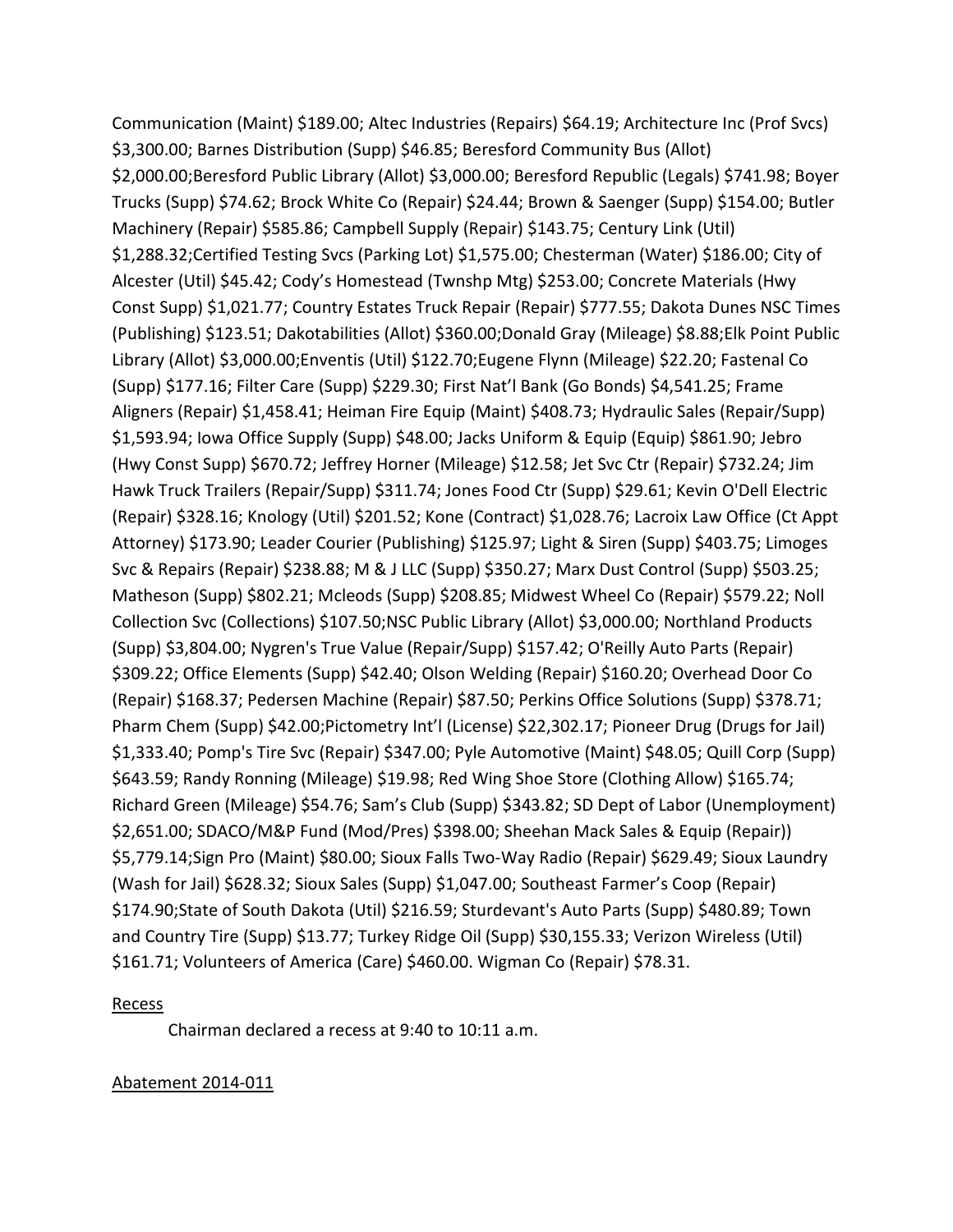DOE Steckelberg and Matt Adamski met with the board to discuss the abatement application from John Roost on parcel #11.00.21.6164; Lot 88 & W150' Lot 89 Riv-R-Land Est and Lot 1 of LaFleurs Landing Sec 28. Applicant feels the bank, as the former owner of the property in 2013, should have filed a protest on that assessment to reduce the valuation before the tax bill was issued due to the property damage during the flood of 2011. The assessor noted that the house was deleted in September of 2013, so revalued the property to adjust for the removal. Assessor recommends the value of the property be changed from 220,375 to 194,269 assessed value. Motion by Neely, second by Ustad to take the recommendation of the Assessor and abate \$532.50. Abate: Big Sioux Twp- \$30.56; DV School-392.72; Union County-\$89.50; DV emergency Services- \$19.72. Total: 532.50.Carried.

## Travel Authorization

 Motion by Neely, second by Ustad to approve travel for DOE Steckelberg to Brookings on April 28 to meet with the Brookings Director of Equalization regarding a presentation at the NCRAAO Conference in June. Carried.

### Recess

Commissioners recess and enter Board of Equalization at 10:30 a.m.

## Equalization

 DOE Steckelberg met with the Board of Equalization to discuss adding the omitted property to the 2014 tax list: Parcels 05.01.08.1005 and 05.01.08.1010. These parcels were transferred from North Sioux City to NSC Economic Development and property has been rented to Freedom Church since September 2013. Motion by Ustad, second by Neely to assess the lot on 05.01.08.1005 as \$62,370. Carried. Motion by Neely, second by Ustad to assess the lot on 05.01.08.101 as \$4,398.

## Recess Equalization

Chairman declared a recess at 10:37 a.m. of Board of Equalization until April 29, 2014.

## Telephone upgrade

 Discussion took place regarding the telephone upgrade for the courthouse. Commissioners Karpen and Neely, Auditor Klumper and States Attorney Miller will comprise a committee to move forward with the telephone system upgrade.

## Executive Session